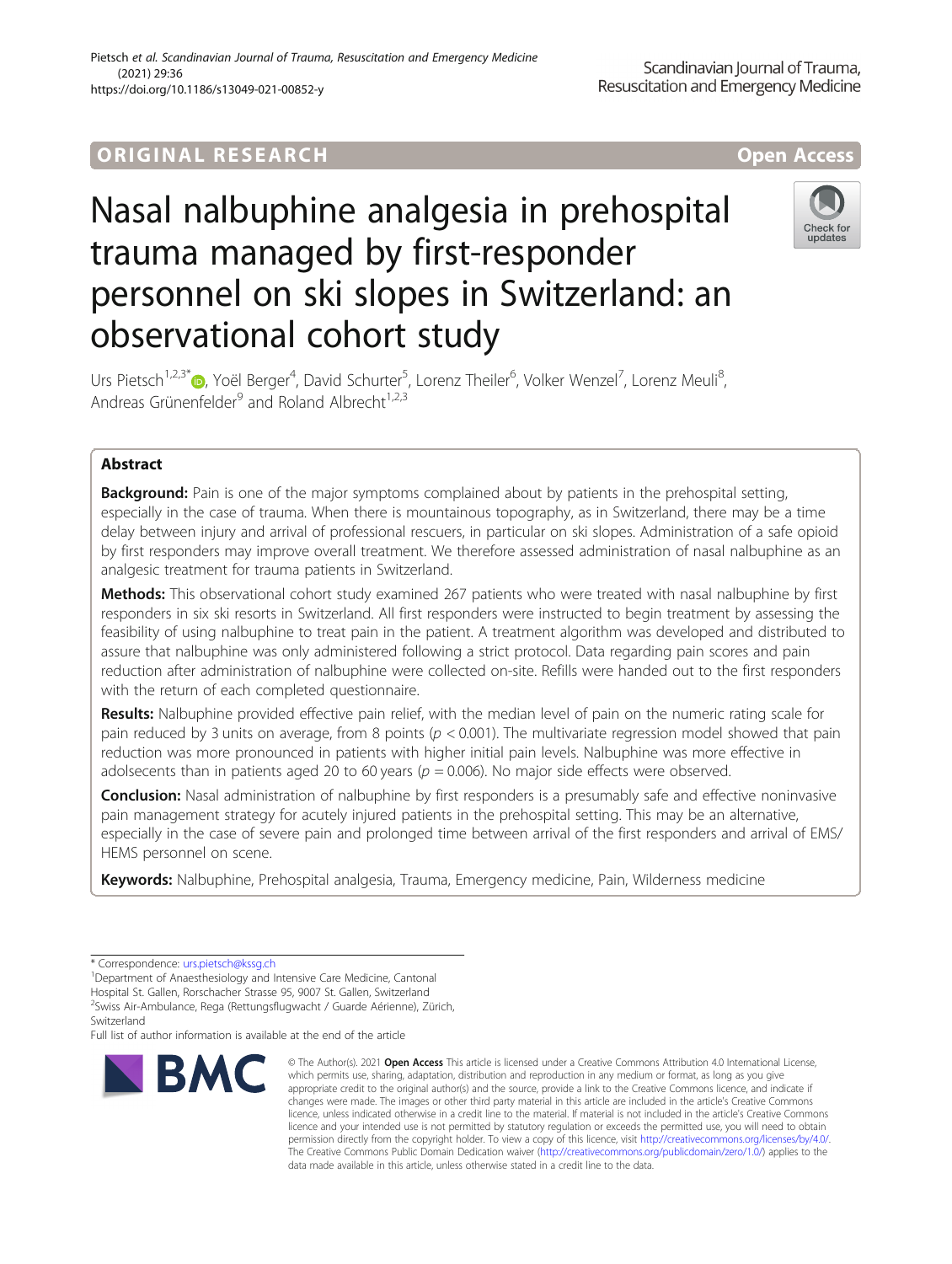## Introduction

Pain is one of the major prehospital symptoms and requires prompt management, in particular in trauma patients. Nevertheless, many colleagues report that analgesia in the field is insufficient for multiple reasons, one being the overly long response times of the emergency medical service (EMS) [[1](#page-6-0)–[5](#page-6-0)]. In Switzerland, EMS units are staffed with ALS-qualified paramedics, but due to mountainous and alpine terrain, the time until arrival at the scene can be prolonged [\[6](#page-6-0)–[9](#page-6-0)]. Therefore, Switzerland also has a long history of helicopter emergency services (HEMS), staffed with a pilot, a paramedic and an ALS-qualified emergency physician. Usually, a given HEMS service can reach every point in Switzerland within 15 min, subject to weather conditions [\[10](#page-6-0)].

Winter sports such as downhill skiing and snowboarding attract > 2.5 million skiers annually in Switzerland, with about 76,000 injured skiers requiring treatment [[11\]](#page-6-0). First responders in an accident on a ski slope are usually ski lift employees who provide first aid but no analgesia. However, providing analgesia on ski slopes may be achievable with nalbuphine due to its safety features (mixed agonist/antagonist), its ceiling effect regarding respiratory depression, an analgesic potency approximately 0.8 to 0.9 times that of morphine  $[12]$  $[12]$  $[12]$ , its simple handling and legal approval, its lack of potential for abuse, its safety in pregnant and lactating women, and its potential for use by first responders [[13](#page-6-0)–[16,](#page-6-0) [13](#page-6-0), [17,](#page-6-0) [18](#page-6-0)].

There are several approved routes of nalbuphine administration, including intravenous (IV), intramuscular  $(IM)$ , subcutaneous  $(SC)$   $[13]$  $[13]$ , and nasal, due to nalbuphine's high lipophilicity and low molecular weight [[17](#page-6-0), [19](#page-6-0)–[21](#page-6-0), [22](#page-6-0)–[24](#page-6-0)]. Because of its simplicity and noninvasive nature, we chose the nasal route for nalbuphine administration by ski slope first responders. Our hypothesis was that nasal nalbuphine would have no effect on pain in victims of ski slope accidents.

#### Methods

This observational cohort study examined data collected from patients given nalbuphine analgesia by first responders in the prehospital phase. Reporting of the study conforms to the STROBE statement for the reporting of observational cohort studies.

### Study design

This analytical observational cohort study was performed in six different ski resorts in the canton of Graubuenden, Switzerland (Arosa, Jakobshorn Davos, Lenzerheide, Marguns Engadin, Parsenn, and Weisse Arena Laax). All interested first responders received mandatory theoretical and practical instruction about

nasal nalbuphine using the Mucosal Atomization Device (Teleflex, Wayne, PA, USA). Specifically, they were instructed about the mechanisms of action, indications and contraindications, as well as the potential side effects. Administration of nalbuphine according to an algorithm was required to assure patient safety (Fig. [1](#page-2-0)). First responders were free to choose to participate and to enrol patients. Therefore, the inclusion of patients was non-consecutive and there was no control group in this study. We report results from experience with nasal administration of nalbuphine from November 2017 until April 2020.

## Medication, administration, indications and contraindications

Nalbuphine (Nalbuphin OrPha®, OrPha Swiss, Kuesnacht, Switzerland) in a dose of 10 mg/ml in vials containing 2 ml (20 mg) was used. The dosage was according to body weight, with a minimum dose of 5 mg for patients of 20-44 kg up to a maximum dose of 20 mg for adults  $> 75$  kg with severe pain (Fig. [1](#page-2-0)). The total dosage was divided in half to administer a maximum of 1 ml in each nostril. The main indication for nalbuphine was severe pain, defined as a score of ≥5 on a numeric rating scale (NRS), with 0 defined as absence of pain and 10 being the maximum imaginable pain. If there was evidence of altered consciousness, alcohol consumption or noticeable abnormal vital signs, administration of nalbuphine by first responders was deemed contraindicated. Head trauma was an absolute contraindication for nalbuphine regardless of changes in mental status, to assure that no nasal drug was applied as long as a skull fracture was not excluded. Further nalbuphine contraindications were known allergy to the drug or its additives, patient refusal, or body weight < 20 kg. Nalbuphine was also restricted to cases in which it was highly likely that the waiting time until arrival of an EMS or HEMS team was greater than 15 min.

#### Data collection and statistical analysis

Data collection was performed directly by first responders using an online questionnaire with predefined endpoints (First responders online questionnaire in German; [https://docs.google.com/forms/d/e/1](https://docs.google.com/forms/d/e/1FAIpQLScuvbf0s-n9Ev5EGcO10d9Vw1Gv9JHptJvV1smNeJZy-pTJLA/viewform) [FAIpQLScuvbf0s-n9Ev5EGcO10d9Vw1Gv9JHptJvV1](https://docs.google.com/forms/d/e/1FAIpQLScuvbf0s-n9Ev5EGcO10d9Vw1Gv9JHptJvV1smNeJZy-pTJLA/viewform) [smNeJZy-pTJLA/viewform\)](https://docs.google.com/forms/d/e/1FAIpQLScuvbf0s-n9Ev5EGcO10d9Vw1Gv9JHptJvV1smNeJZy-pTJLA/viewform). Apart from age and sex, no further personal data were recorded in order to ensure deidentification of patients. Also, no personal data of the first responders on scene were collected, so no conclusions about the rescuers could be drawn during later analysis.

## Statistical analysis

Patients' characteristics were summarized and presented in tables. Continuous variables were summarized by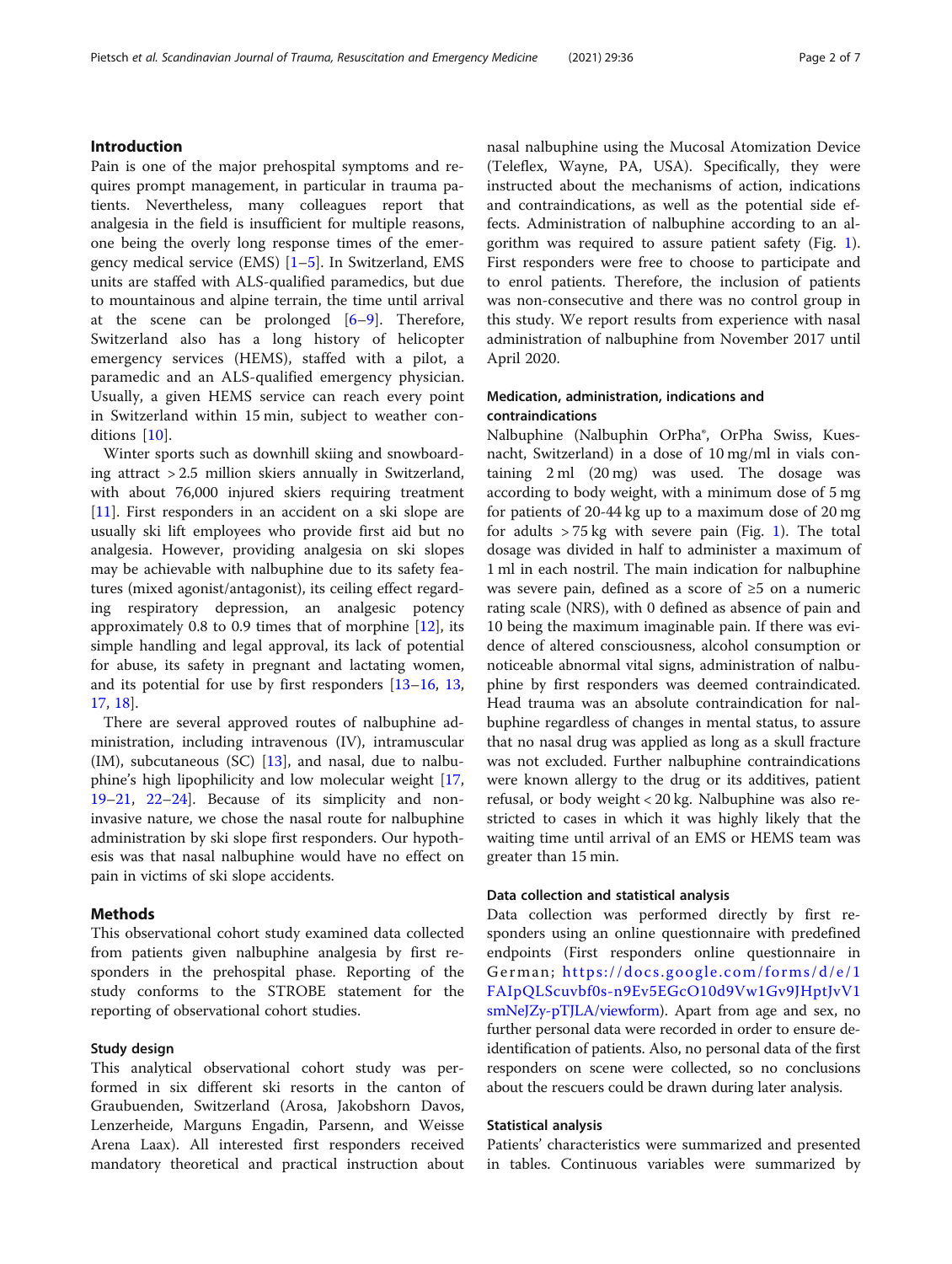mean  $\pm$  standard deviation if normally distributed or by median and the interquartile range if skewed. Normality was tested using the Shapiro-Wilk test. Categorical variables were summarized with counts and percentages for each level of the variable. The Wilcoxon-Mann-Whitney- $U$  Test was used to assess differences in prevs. post-nalbuphine NRS. To further elaborate on factors that are potentially associated with the effectiveness of nalbuphine, a multiple linear regression model was built including the variables sex, age in categories and initial pain level in a complete-case analysis. Due to heteroscedasticity of pain reduction depending on the initial

<span id="page-2-0"></span>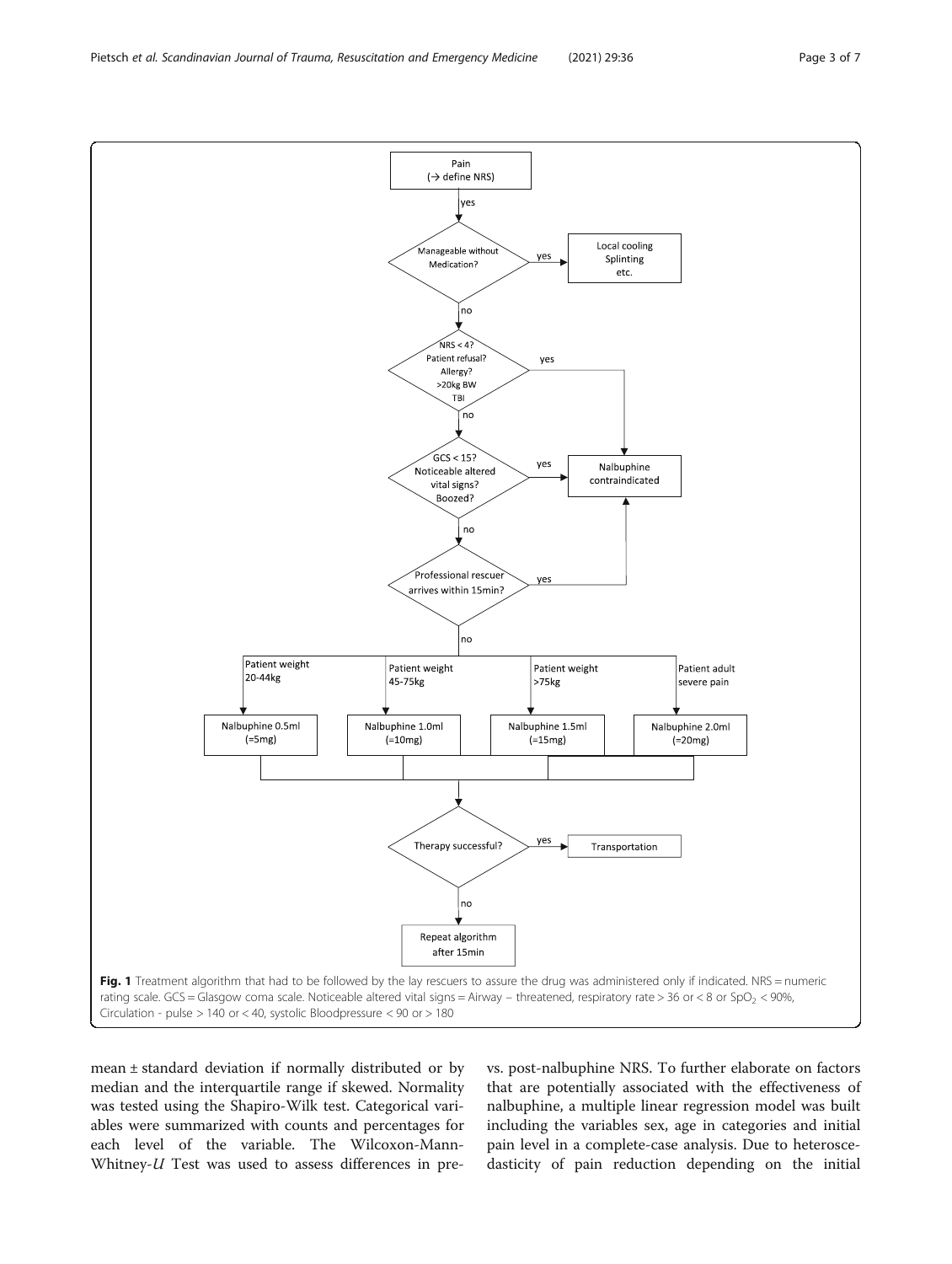reported pain level, the same regression model was built on a calculated relative pain reduction variable, i.e., percentage of NRS from initial NRS. Dose of nalbuphine applied was excluded from the model due to multicollinearity of this variable, and the initial pain level. Location of injury was not included in the model due to the low number of patients per injury location, and the substantial proportion of missing data for this variable.

## Results

## Patient characteristics

During the observation period, a total of 267 patients (male sex, 58.8%; age,  $33.3 \pm 18.2$  years) were treated with nasal nalbuphine by first responders (Table 1). The most common part of the body injured were the upper extremities (44.2%), with more than half of these involving the shoulder (23.6% of all injuries). Lower extremities were injured in 35.2%, with a majority of knee and lower leg injuries (12 and 14.6% of total injuries, respectively). The remaining 20.6% were injuries of the trunk, thorax and abdomen. For 28 patients (10.5%) no data were available about the site of injury (Table 1).

The trauma victims reported a median pain level of 8 points (IQR 7 to 9) on the numeric rating scale at the initial assessment by first responders. Nalbuphine caused a statistically significant and clinically relevant decrease in the level of pain, by a median of 3 NRS units, ( $p <$ 0.001) (Table 1, Figs. [2](#page-4-0) & [3](#page-4-0)). The multivariate regression model showed that pain reduction was more pronounced in patients with higher initial pain levels. This effect decreased but remained statistically significant in the second multivariate model using a relative scale for pain reduction and thereby avoiding heteroscedasticity in the model (Table [2\)](#page-5-0). Nalbuphine was more effective in adolsecents than in patients aged 20 to 60 years ( $p =$ 0.006). The same tendency was observed for the elderly population,  $(\geq 60 \text{ years of age})$ ; however, there were only 20 patients in this age group and the difference was not statistically significant. The level of pain reduction was similar for both sexes (Table [2\)](#page-5-0). Forty-one patients (15.3%), expressed dissatisfaction with the treatment.

Mild side effects were reported in 5.6% ( $n = 11$ ) of patients. No major adverse events like intoxications which needed to be reversed by the intravenous administration of naloxon were observed.

## Discussion

In our study, the majority of the patients reported a mean reduction of 3 points on the NRS, without any major adverse events, after nalbuphine administration.

The pain relief reported in our study is consistent with the literature, where a decrease of more than 2 points on the NRS was deemed good pain relief [[25\]](#page-6-0). A study with out-of-hospital use of nasal fentanyl also showed an

|  |  | Table 1 Baseline Characteristics and pain |  |  |
|--|--|-------------------------------------------|--|--|
|--|--|-------------------------------------------|--|--|

| Variable                                    | Total $n = 267$       |  |  |
|---------------------------------------------|-----------------------|--|--|
| Age in years                                |                       |  |  |
| Mean, $\pm$ SD                              | $33.3 \pm 18.2$       |  |  |
| $<$ 20, n (%)                               | 84 (31.5)             |  |  |
| $20-60, n$ (%)                              | 163(61.1)             |  |  |
| ≥ 60, n (%)                                 | 20 (7.5)              |  |  |
| Male sex, $n$ (%)                           | 157 (58.8)            |  |  |
| Pain (NRS)                                  |                       |  |  |
| Initial, <i>median</i> (IQR)                | 8 (7 to 9)            |  |  |
| After nalbuphine                            | 5 (4 to 7)            |  |  |
| Missing, n (%)                              | 19(7.1)               |  |  |
| Pain reduction (NRS)                        |                       |  |  |
| Median (IQR)                                | $-3$ ( $-4$ to $-1$ ) |  |  |
| Clinically relevant pain reduction, $n$ (%) | 145 (58.5)            |  |  |
| Missing, n (%)                              | 19 (7.1)              |  |  |
| Dose of Nalbuphine                          |                       |  |  |
| 5 mg, <i>n</i> (%)                          | 24 (9.0)              |  |  |
| 10 mg, $n$ (%)                              | 128 (47.9)            |  |  |
| 15 mg, <i>n (%)</i>                         | 35 (13.1)             |  |  |
| 20 mg, n (%)                                | 80 (30.0)             |  |  |
| Location of Trauma                          |                       |  |  |
| Shoulder, n (%)                             | 63 (23.6)             |  |  |
| Upper arm, n (%)                            | 22 (8.2)              |  |  |
| Elbow, $n$ $(\%)$                           | 1(0.4)                |  |  |
| Forearm or hand, n (%)                      | 32 (12.0)             |  |  |
| Hip or femur, $n$ (%)                       | 22 (8.2)              |  |  |
| Knee, <i>n (%)</i>                          | 32 (12.0)             |  |  |
| Lower leg, n (%)                            | 39 (14.6)             |  |  |
| Foot, n (%)                                 | 1(0.4)                |  |  |
| Neck, <i>n (%)</i>                          | 0(0.0)                |  |  |
| Back, n (%)                                 | 8(3.0)                |  |  |
| Thorax or clavicula, n (%)                  | 18 (6.7)              |  |  |
| Abdomen, n (%)                              | 1(0.4)                |  |  |
| Missing, n (%)                              | 28 (10.5)             |  |  |
| Adverse Events                              |                       |  |  |
| None, <i>n (%)</i>                          | 252 (94.4)            |  |  |
| Nausea or vomiting, n (%)                   | 3(1.1)                |  |  |
| Retching, n (%)                             | 5(1.9)                |  |  |
| Nasal discomfort, n (%)                     | 3(1.1)                |  |  |
| Major adverse events, n (%)                 | 0(0)                  |  |  |
| Technical device problem, n (%)             | 4(1.5)                |  |  |

Footnote:

No missing data if not stated explicitly. SD Standard Deviation, IQR Inter Quartile Range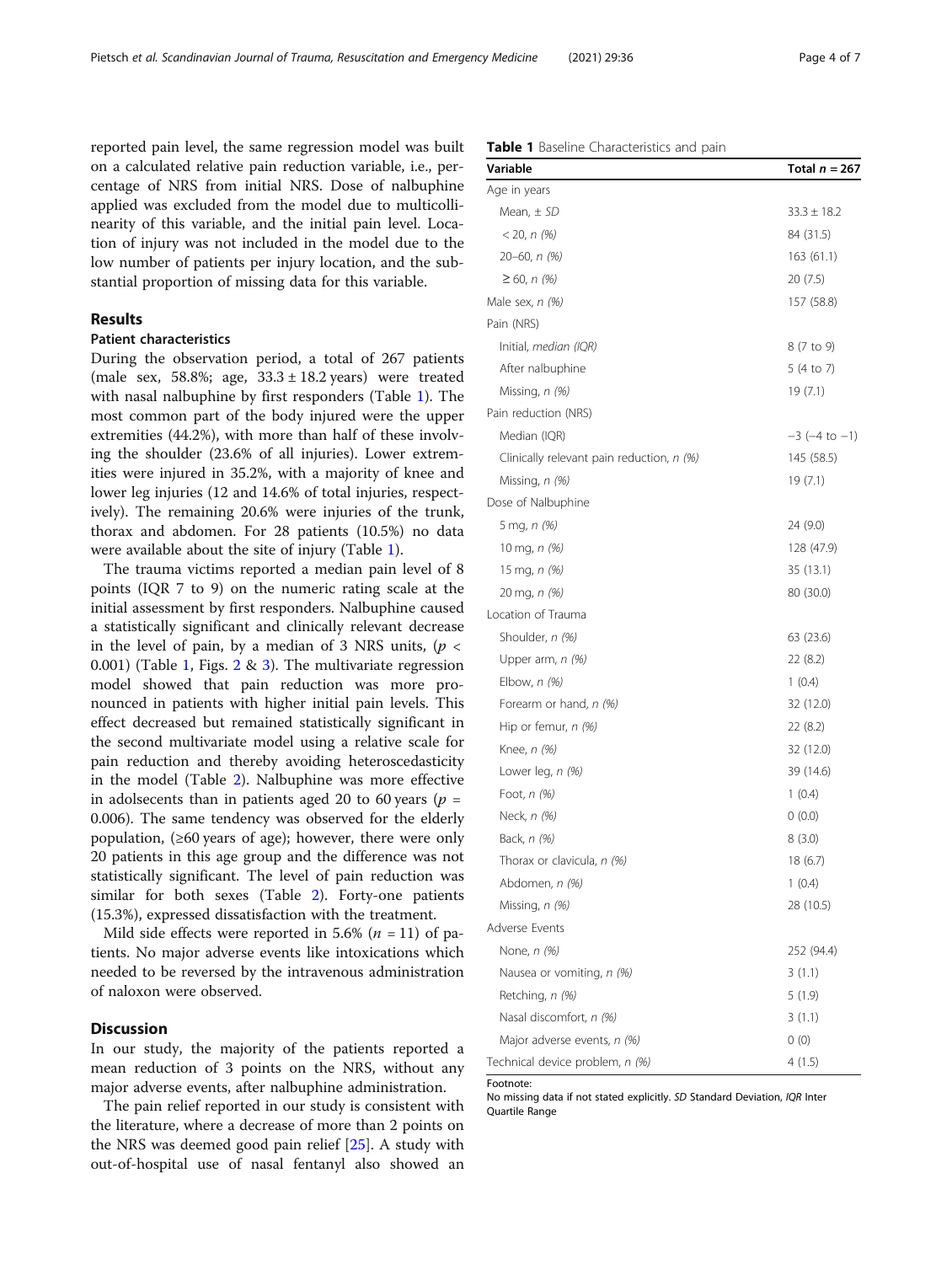<span id="page-4-0"></span>

average reduction of 3 points on the NRS, leading to the conclusion that nasal fentanyl is effective for analgesia in the pre-hospital phase [[26\]](#page-6-0).

Only a few studies have evaluated analgesia with nalbuphine in the prehospital setting, and they had conflicting results. When given by paramedics out-of-hospital, IV or IM nalbuphine reduced pain by 5 points on the NRS [\[27](#page-6-0)], while the same strategy resulted in excessive morphine requirements after hospital admission in a case series. That study even reported less decline in pain scores after further administration of analgesics in the emergency department in prehospital nalbuphine patients [\[28\]](#page-6-0), which is in accordance with a case review that described increased opioid requirements after nalbuphine [\[18](#page-6-0)]. In fact, this is expected because of the mixed agonist/antagonist effects of nalbuphine, with agonistic effects on the κ-receptors and antagonistic effects on the  $\mu$ -receptor [[12\]](#page-6-0). Therefore, if analgesia is continued with pure μ-receptor agonists, an increased dose is needed to overcome the antagonistic effect exerted by nalbuphine. Another possible disadvantage of mixed opioid agonist/antagonists is a limited analgesic effect or

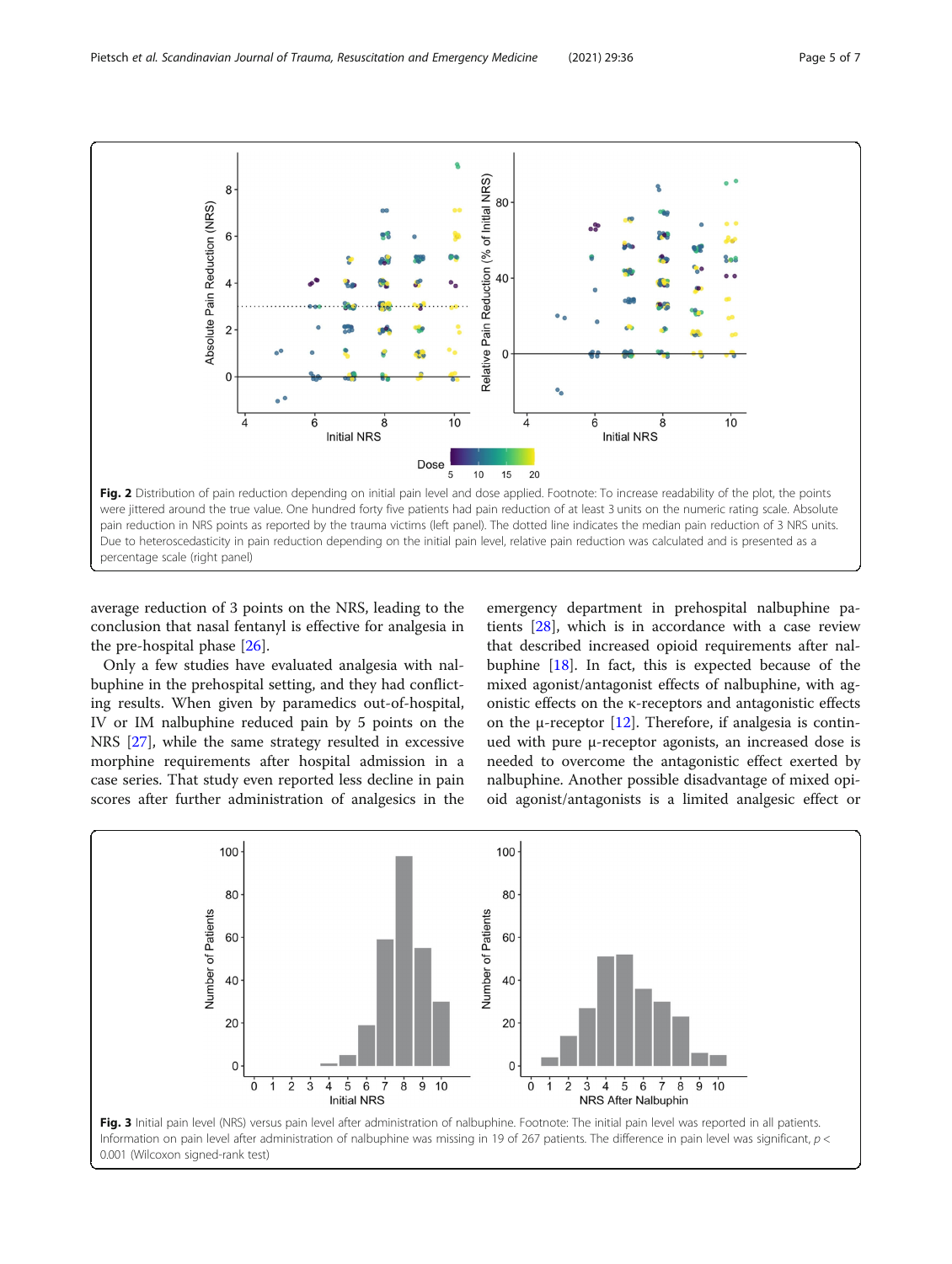| Variable           |                 | Absolute NRS reduction model |                 |                 | Relative NRS reduction model (%) |                 |  |
|--------------------|-----------------|------------------------------|-----------------|-----------------|----------------------------------|-----------------|--|
|                    | <b>Estimate</b> | 95% C.I.                     | <i>p</i> -value | <b>Estimate</b> | 95% C.I.                         | <i>p</i> -value |  |
| Age $<$ 20 years   | 0.0             |                              |                 | 0.0             |                                  |                 |  |
| Age 20-60 years    | $-0.61$         | $-1.11$ to $-0.10$           | 0.018           | $-0.87$         | $-14.89$ to $-2.48$              | 0.006           |  |
| Age $> 60$ years   | $-0.59$         | $-1.54$ to 0.36              | 0.221           | $-7.77$         | $-19.47$ to 3.94                 | 0.193           |  |
| Male sex           | 0.0             |                              |                 | 0.0             |                                  |                 |  |
| Female sex         | 0.08            | $-0.39$ to 0.54              | 0.754           | 1.16            | $-4.21$ to $7.35$                | 0.594           |  |
| Initial pain (NRS) | 0.51            | 0.31 to 0.72                 | < 0.001         | 2.53            | 0.03 to 5.04                     | 0.048           |  |

<span id="page-5-0"></span>**Table 2** Multivariate Linear Regression Models on Pain Reduction after Nasal Nalbuphine

Complete-case analysis: Included observations  $n = 244$ , 19 missing observations. Estimate = Difference in NRS reduction after application of nasal Nalbuphine according to either level of the factor variable or initial pain level (absolute difference or relative difference in percentage respectively). 95% C.I. = 95% confidence interval of the estimate. Male sex and Age < 20 years served as the reference groups in both models

ceiling effect [[12\]](#page-6-0). This could explain why no patient was completely free of pain after nalbuphine, with a minimum NRS of one after treatment. We did not find any significant differences between sexes regarding pain intensity before or after nalbuphine, regardless of the administered dose. There is some evidence that nalbuphine has a pain-facilitating effect in males, at least if it is administered in small doses of 5 mg [[29](#page-6-0)], an effect we did not observe. There was a predominance of males in our study (58.8% vs. 41.2%) which is consistent with the average distribution of injured people on Swiss ski slopes  $(56.6\%$  male vs. 43.4% female) [[30](#page-6-0)]. We observed only a few minor side effects in our patients. Although unlikely, the risk of respiratory depression, monitored by pulse oximetry and respiratory rate, also exists following nalbuphine [[12](#page-6-0), [16,](#page-6-0) [17](#page-6-0)], but this was not reported in our study. Interestingly, in our study only 15% of trauma patients reported dissatisfaction with nalbuphine, and though the number of patients who reported a good analgesic effect was high (60.0%). This phenomenon was already described in labouring women treated with nalbuphine: only 54–57% of the parturient women experienced good pain relief, but 78% were willing to have the same treatment in a subsequent birth [[15](#page-6-0)]. This could possibly be explained by a reported feeling of relaxation, rather than pain relief [[15](#page-6-0)].

There is also evidence that satisfaction with opioid treatment seems to be influenced, at least in part, by rapid onset [\[16](#page-6-0)]. Nasally administered drugs are normally well absorbed, with rapid onset of action due to the rich blood supply and large surface of the mucosa, bypassing of a first-pass-effect and, maybe at least in part bypassing the blood-brain-barrier [[21\]](#page-6-0).

Our study has some limitations. First, we could not follow up patients after handover to EMS/HEMS personnel. Second, we mainly observed traumatic shoulder and knee injuries, which is expected with the predominance of our study sites being in Swiss ski resorts [[30\]](#page-6-0). Third, there could be a bias in data collection because it was performed directly by first responders. If a

patient felt sympathies for his rescuer, it is possible that the answers have been whitewashed, in particular regarding qualitative outcomes such as overall satisfaction. Fourth, although the qualitative pain reduction was reported for each patient, there were missing NRS values after nalbuphine in 10.5% ( $n = 28$ ) of the patients, which is to be expected in an observational study in the prehospital setting. There was also a predominance of the male sex, which could have had an influence on the described pain reduction. We observed only a few minor side effects with nalbuphine. However, we did not follow up on the patients, and we cannot prove that nalbuphine administration is always safe.

In conclusion, nasal nalbuphine administered by first responders was a noninvasive pain management strategy that provided effective and presumably safe analgesia in prehospital, acutely injured patients in our studied environment. This method may provide an alternative, especially in situations involving severe pain and prolonged time between arrival of the first responders and arrival of EMS/HEMS personnel on scene. This conclusion is viable in the setting described, involving trained first responders. Further studies would be needed to include an overall recommendation for laypersons.

#### Abbreviations

CI: Confidence interval; CNS: Central nervous system; Da: Dalton; EMS: Emergency medical service, ambulance service; HEMS: Helicopter emergency medical service; i.m.: Intramuscular; i.v.: Intravenous; NRS: Numeric rating scale; s.c.: Subcutaneous; SD: Standard deviation

#### Acknowledgements

We are indebted to the first responders in our study for their efforts and contributions.

We would like to thank Jeannie Wurz, Medical Editor, Bern, Switzerland, for editorial assistance.

#### Authors' contributions

R.A., D.S. and U.P. developed the original idea for this study and drafted the manuscript. Y.B., L.T., and V.W. critically revised the manuscript, gathered additional data, and made important recommendations. L.M. conducted the statistical analysis and critically revised the manuscript. All authors read and agreed to the final version of the manuscript.